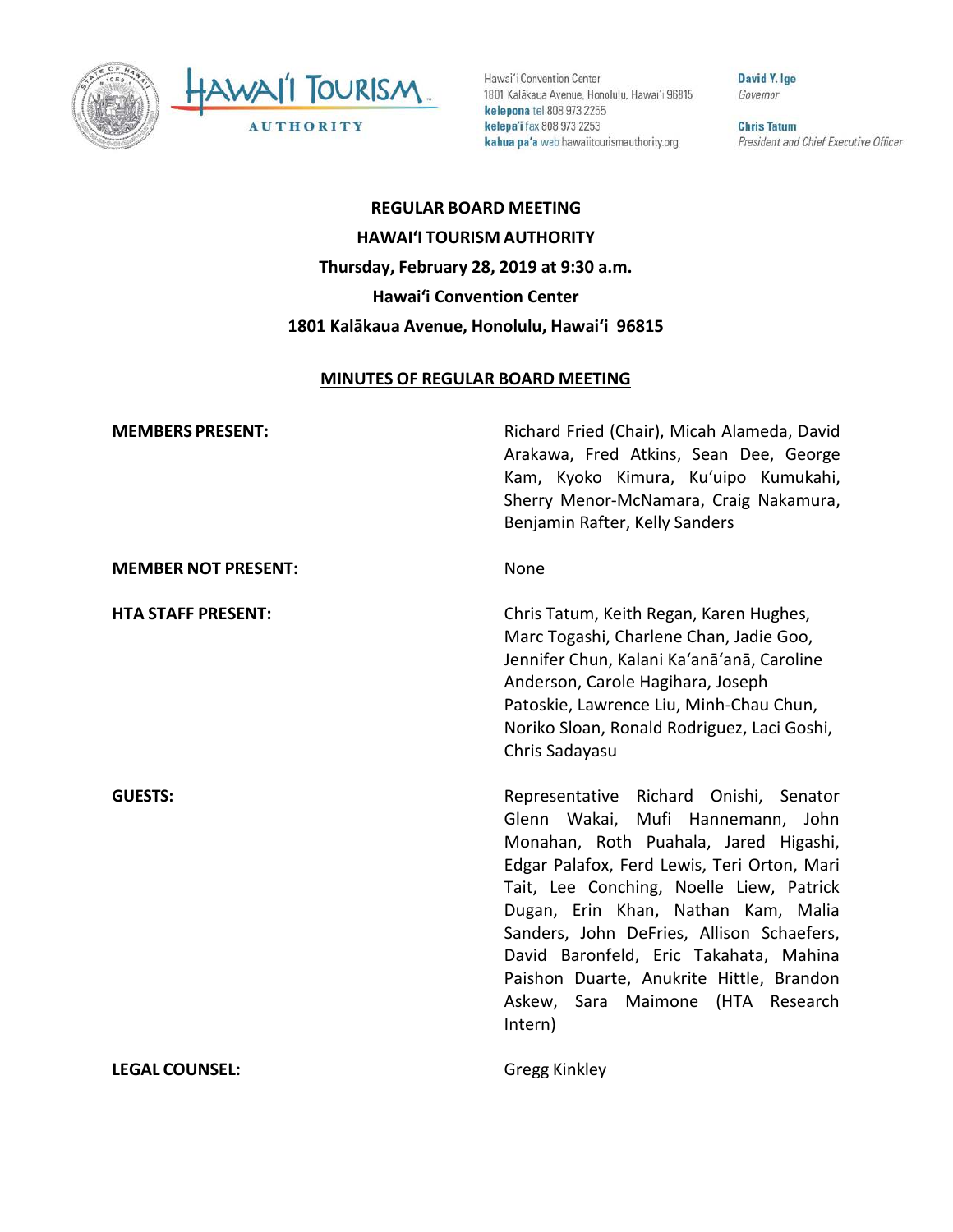# **1. Call to Order and Pule**

### **Chair Rick Fried called the meeting to order at 9:32 a.m.**

Kalani Ka'anā'anā offered pule to open the meeting. He recognized February as Hawaiian Language Month, and invited Mahina Paishon-Duarte, member of Kanaeokana, to share a presentation on Hawaiian language and history, from the Renaissance era to the present.

Ms. Paishon-Duarte offered a presentation on the history of Hawaiian language, from the ban of Hawaiian language in 1896 to the formation of Pūnana Leo in 1984. She explained that Kanaeokana is a collective of preschools to universities to strenghten lāhui, or kuleana to Hawai'i, and that one of Kanaeokana's focuses on how to ensure proper spending and allocation of resources while cultivating the next generation. Ms. Paishon-Duarte thanked the Hawaii Tourism Authority for its work and for helping to cultivate the next generation workforce.

Mr. Atkins commented that he has done business on Kaua'i with a Pūnanaleo school, and that for hoteliers, Pūnanaleo is an excellent place to give back to the community. Mr. Tatum thanked Ms. Paishon-Duarte for coming to the Board Meeting, and stated that taking advantage of Hawai'i's tremendous cultural resource and matching with education was one of the best aspects of working for Hawaii Tourism Authority.

# **2. Approval of the Minutes of the November 29, 2018 Board Meeting**

Chair Fried asked for a motion to approve the minutes of the January 31, 2019 Board Meeting. Ku'uipo Kumukai so moved, and Sean Dee seconded the motion, which was approved by all members present.

# **3. Report of Permitted Interactions at an Information Meeting or Presentation Not Organized by the Board Under HRS section 92-2.5(c)**

Chair Fried asked for the members of the Board to report of any permitted interactions. Mr. Dee informed the Board that he attended as an observer a customer advisory board meeting at the Hawai'i Convention Center, in which other Board members had attended and Chief Executive Officer Chris Tatum had participated in an active role.

# **4. Report of the CEO Relating to Staff's Implementation of HTA's Programs During January 2019**

Mr. Tatum recognized Senator Glenn Wakai and Representative Richard Onishi for their support in Hawaii Tourism Authority's initiatives and advice and guidance of how government works.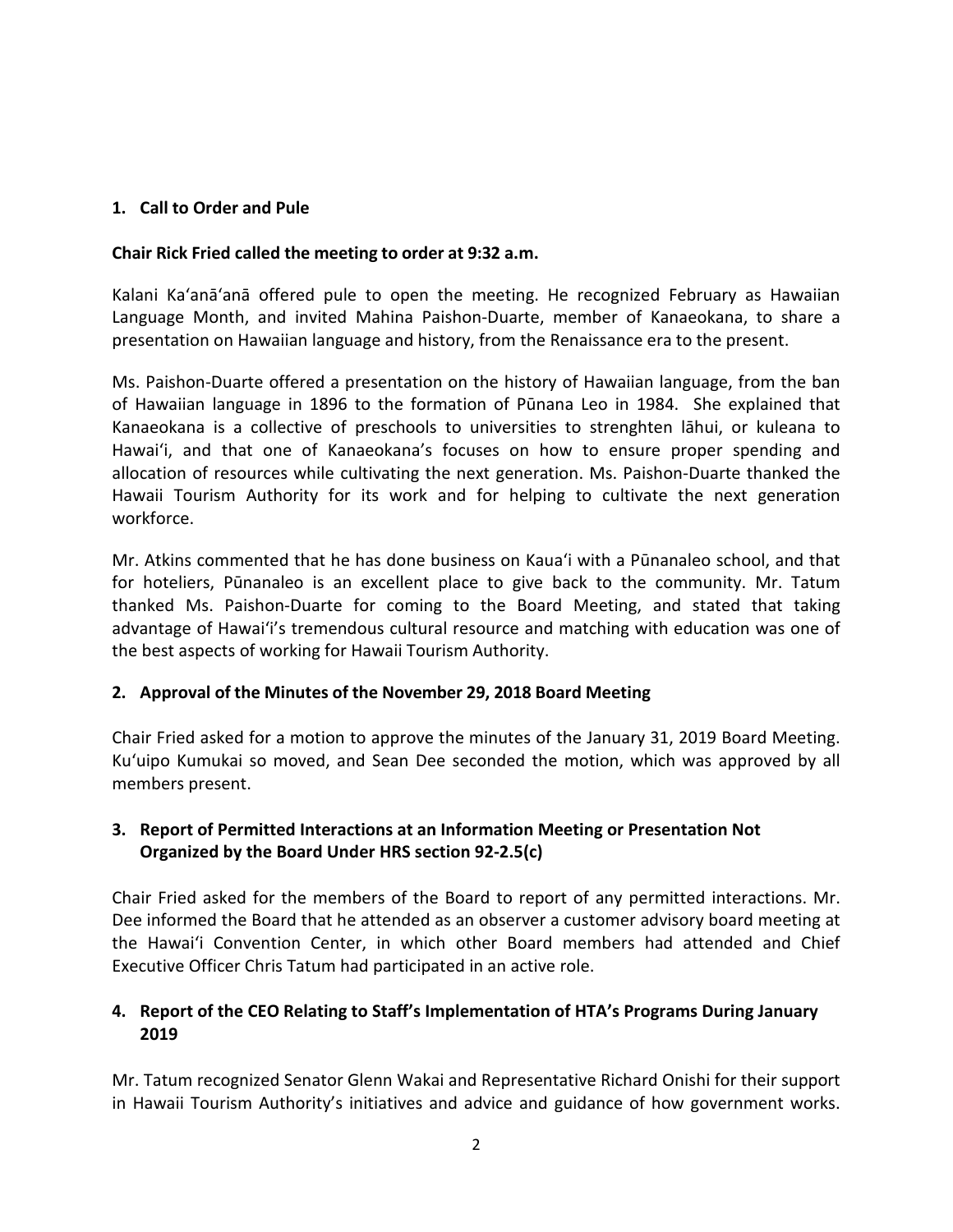Mr. Tatum stated that he has met with several legislators over the past several months, and every person has been sharing of their perspective of Hawai'i tourism, how HTA can perform better, and how it can engage in the community. Mr. Tatum emphasized that part of HTA's role is to manage tourism in addition to marketing, and that the Legislature can help to ensure HTA gets the right message out into the community.

Mr. Tatum recognized Karen Hughes, Vice President of Marketing and Product Development, to offer more detail into HTA's implementation of programs. Ms. Hughes stated that Mr. Tatum's changes to HTA's programming, sometimes referred to as "reprogramming money" to put resources into where it has the biggest impact, includes getting residents back into Waikiki and developing the next generation to be future leaders in the State's tourism industry. Mr. Tatum asked Mufi Hannemann to provide the Board with a brief update of a scholarship program HTA is working on to identify students from Hawai'i high schools for scholarships to Hawai'i universities. Mr. Hannemann stated that the industry would like to see more general managers and executive positions filled by candidates who are from Hawai'i. He stated that the purpose of the scholarship program would be to provide incentives for students who wish to enter the hospitality industry in culinary, management, or other programs.

Mr. Tatum then discussed HTA's support of sports programs. Mr. Tatum stated that all contractors have a straightforward vetting process, and each contractor is responsible for measuring the success of their programs by metrics provided by HTA. Mr. Tatum stated that the Los Angeles Rams should be announcing a date and opposing team in the near future. He stated that the Rams will engage with kids and will have clinics for local high school football programs. Mr. Tatum also stated that the Association of Volleyball Professionals were coming in September, and that it plans to have volleyball clinics on every island.

Mr. Tatum stated that at least one legislator has expressed that HTA should be more involved with University of Hawai'i's athletics programs. Mr. Tatum stated that University of Hawaii's women's programs have been particularly successful, and that UH is a good opportunity to get HTA's branding out. Mr. Tatum also addressed HTA's desire to develop the market in Southeast Asia. He stated that, last year, HTA decided to move out of the Southeast Asia market, and he believes that it was a mistake. He stated that HTA should engage now so that it is present as the market continues to grow, and that the Southeast market is typically known as a high-spend market. Last, he addressed the challenges facing Hawai'i island. Mr. Tatum expressed that HTA needs creative ideas to support tourism efforts on Hawai'i island, and that recently Ms. Hughes has been working with Mr. Monahan and Hawai'i Tourism Japan on incremental marketing plans including a new bus tour. He emphasized that Hawai'i island has much more to offer than the volcano.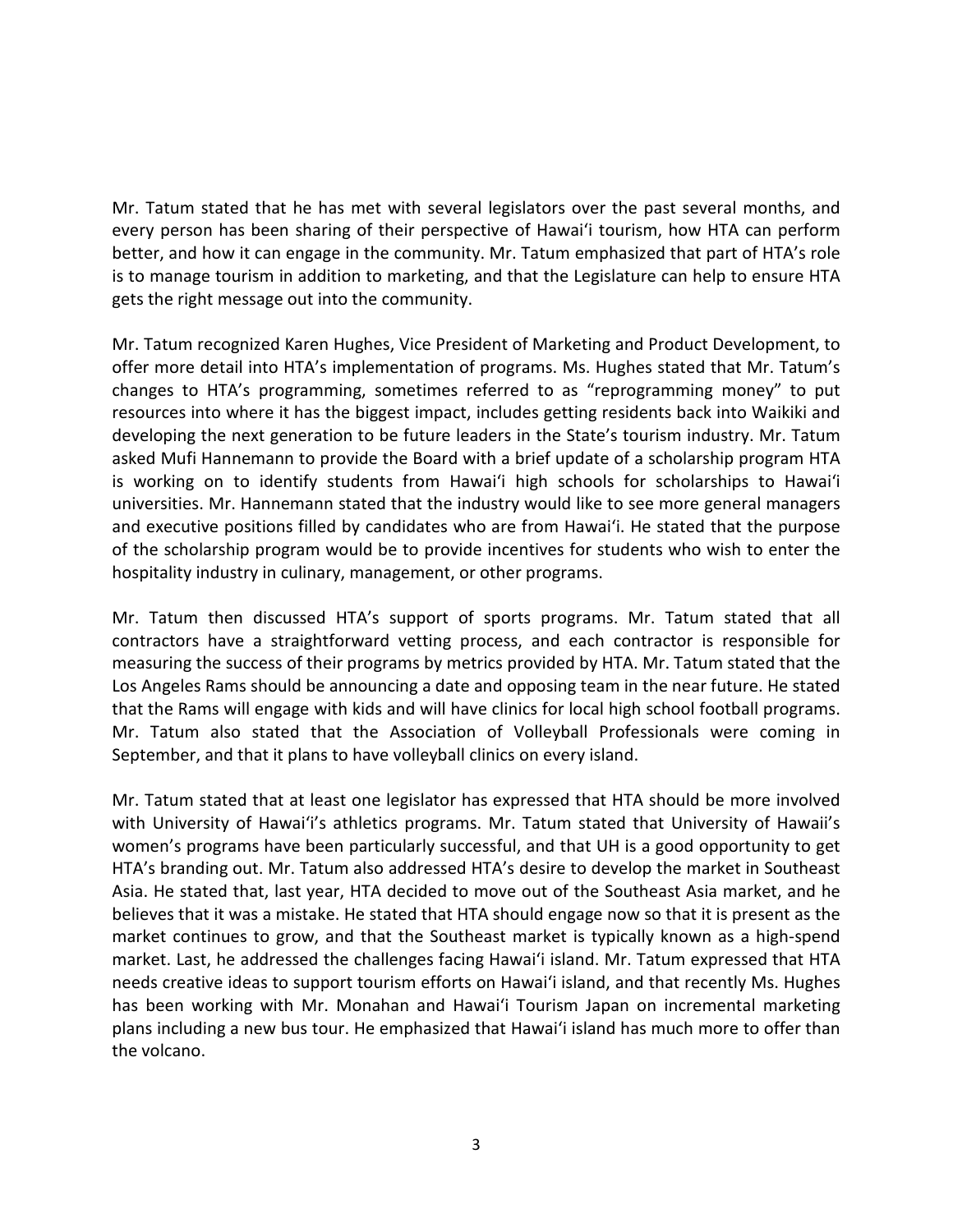David Arakawa stated that, following up on Mr. Hannemann's scholarship efforts, Waipahu high school is leading in hospitality and culinary programs. He stated that it would be beneficial for Board members to visit Waipahu high school, or for the Board to have one of its meetings at the high school. Mr. Arakawa further explained that the previous U.S. Secretary of Education, Arnie Duncan, had positive remarks on Waipahu's program. He also expressed that a local program, Coaching Boys into Men, will be asking the Los Angeles Rams to consider speaking to their group about domestic violence. Mr. Arakawa stated that the Los Angeles Rams could provide more than just sports clinics, but life-changing experiences to Hawai'i's children.

# **5. Presentation and Discussion of Current Market Insights and Conditions in Key Major Hawai'i Tourism Markets**

Chair Fried recognized Jennifer Chun to present the current market insights and conditions in key major Hawai'i Tourism Markets. Ms. Chun stated that in January 2019, visitor spending was down 3.8 percent and arrivals grew 3 percent compared to January 2018. She stated that revenue per available room decreased by 2.2 percent and occupancy decreased by 2.8 percentage points. Ms. Chun stated that tax collections through October 2018 showed an increase of 16.7 percent from the previous year, but because there was a tax increase, the adjusted increase is really closer to only 5.4 percent.

Mr. Dee asked if HTA can provide numbers for hotel forecasts, noting that some organizations note and provide such forecasts. Mr. Tatum stated that in his experience hotels would never release such forecasts in order to maintain a competitive edge. He expressed skepticism for accuracy of projections for time periods over two quarters into the future. Mr. Tatum expanded by stating that HTA is working with Hawai'i Tourism China and Hawai'i Tourism Japan about different creative and engaging ways to drive business. Mr. Tatum stated that it will likely be on the agenda for the next board meeting because it would involve a substantial movement of dollars from one market to another. Mr. Dee stated concern that tax forecast will be off if three to four percent if hotel bookings continue to be lost due to alternative accommodations that do not pay their share of transient accommodations tax.

Chair Fried recognized Mr. Dee's leadership of the Marketing Committee and his preparation for moving Marketing Committee forward.

# **6. Presentation by the Hawai'i Climate Change Mitigation and Adaption Committee Regarding the Commission's Work, its Vision and the Tourism Industry**

Chair Fried acknowledged Anu Hittle, a member of the State's Climate Change Mitigation and Adaptation Committee, to offer an introduction to the Commission's work.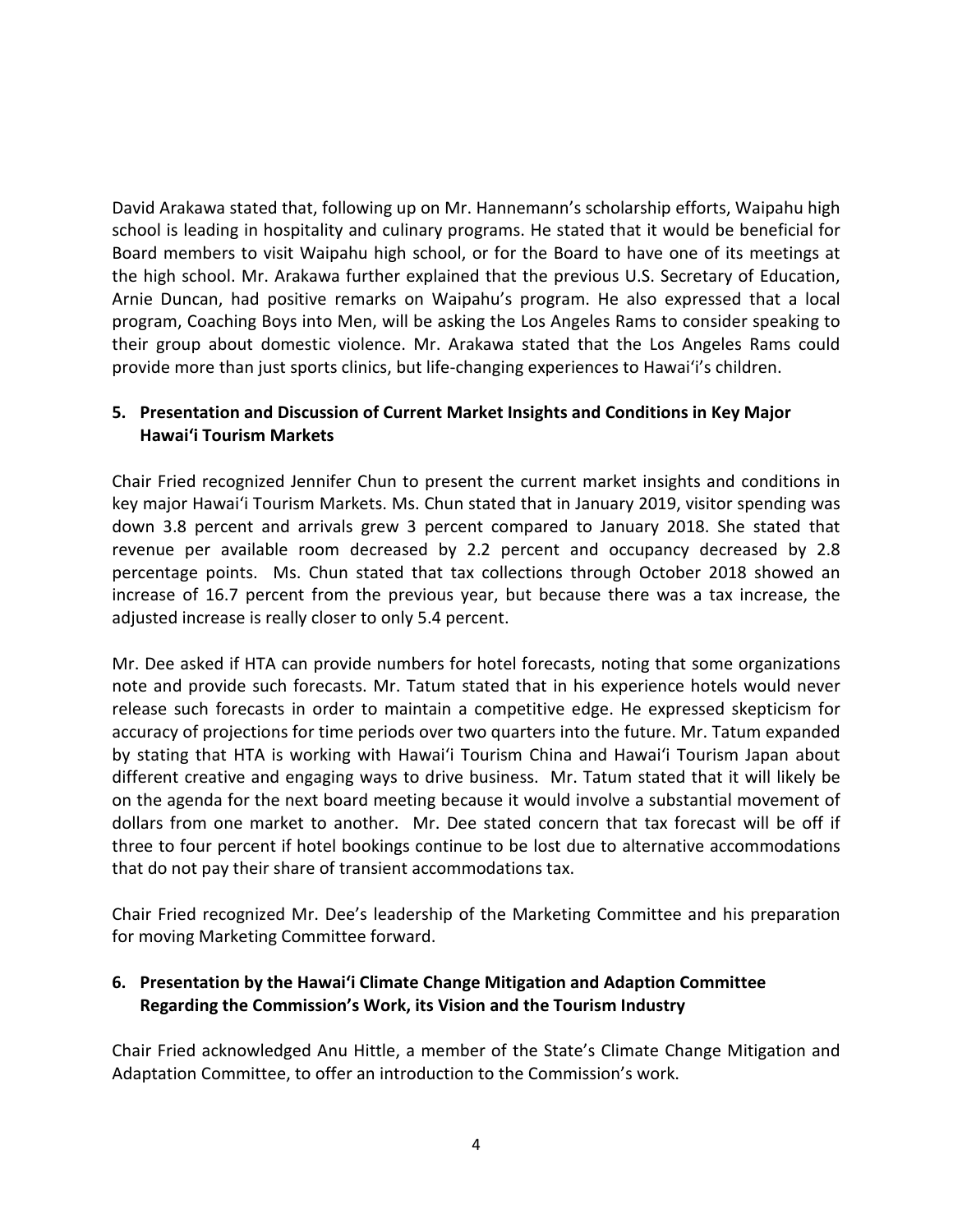Ms. Hittle began her presentation by recognizing a trend in Hawai'i with more hot days during the summer months. She stated that since 1980, temperatures have increased by 2.5 degrees Fahrenheit. Mr. Hittle also recognized a decrease in average precipitation in various locations in the State and erosion occurring from high tide on O'ahu's North Shore. Ms. Hittle shared that projections for sea level rise in Hawai'i are foreboding; she stated that in extreme scenarios, sea levels will rise three feet by 2060 and to over four feet by 2100. She explained that the State created Hawaii Climate Adaptation and Mitigation Commission as a response to climate change conditions. She explained that part of the Commission's responsibility is to navigate through the State's goals and coordinate among various government bodies. The Climate Adaption and Mitigation Commission includes 20 members, including the Hawaii Tourism Authority's chairperson, the Department of Land and Natural Resources, four legislators, four county planning directors, and seven directors and chairs of other state departments and boards. The Commission meets quarterly and attempts to help form policy for the state of Hawaii to deal with climate change. Ms. Hittle reiterated that the Commission's mission is to recognize the urgency of climate threats and needs to act quickly.

Ms. Hittle stated that HTA fits into the Climate Adaption and Mitigation Commission's mission through two primary areas: domestic aviation and tourism branding. She stated that ground transportation and domestic aviation make up approximately half of the greenhouse gas emissions in the State. She further stated that HTA could brand Hawai'i as a clean, environmentally friendly destination and encourage visitors to understand the importance of the environment and participate.

Mr. Arakawa asked Ms. Hittle how climate change will impact the tourism industry, and followed with further questions including what would the impact be if the State went carbon neutral and whether that would decrease the availability of flights to the State. Ms. Hittle replied that air transportation is the most difficult area to deal with. She stated that the first step may be to decide what Hawai'i's critical interests are and make policy choices accordingly. Ms. Hittle used the example of seawalls, where the use of seawalls will decrease beach areas.

Mr. Arakawa asked Ms. Hittle whether she would agree that having input by tourism stakeholders is important. Ms. Hittle responded that she believed every person in the State should have input. Mr. Arakawa stated that he wants the Commission to reach out to the tourism industry in making its policy decisions. Ms. Hittle responded to Mr. Arakawa's comment by explaining that the Commission is in an early stage, and at this point has only held four public meetings. Mr. Arakawa stated that the Commission has released recommendations with its findings, and that the Legislature is currently considering several bills that would impact hotels in Waikiki by preventing further construction. Ms. Hittle responded that she could not answer what the Commission's or DLNR's policy positions would be, and that her personal role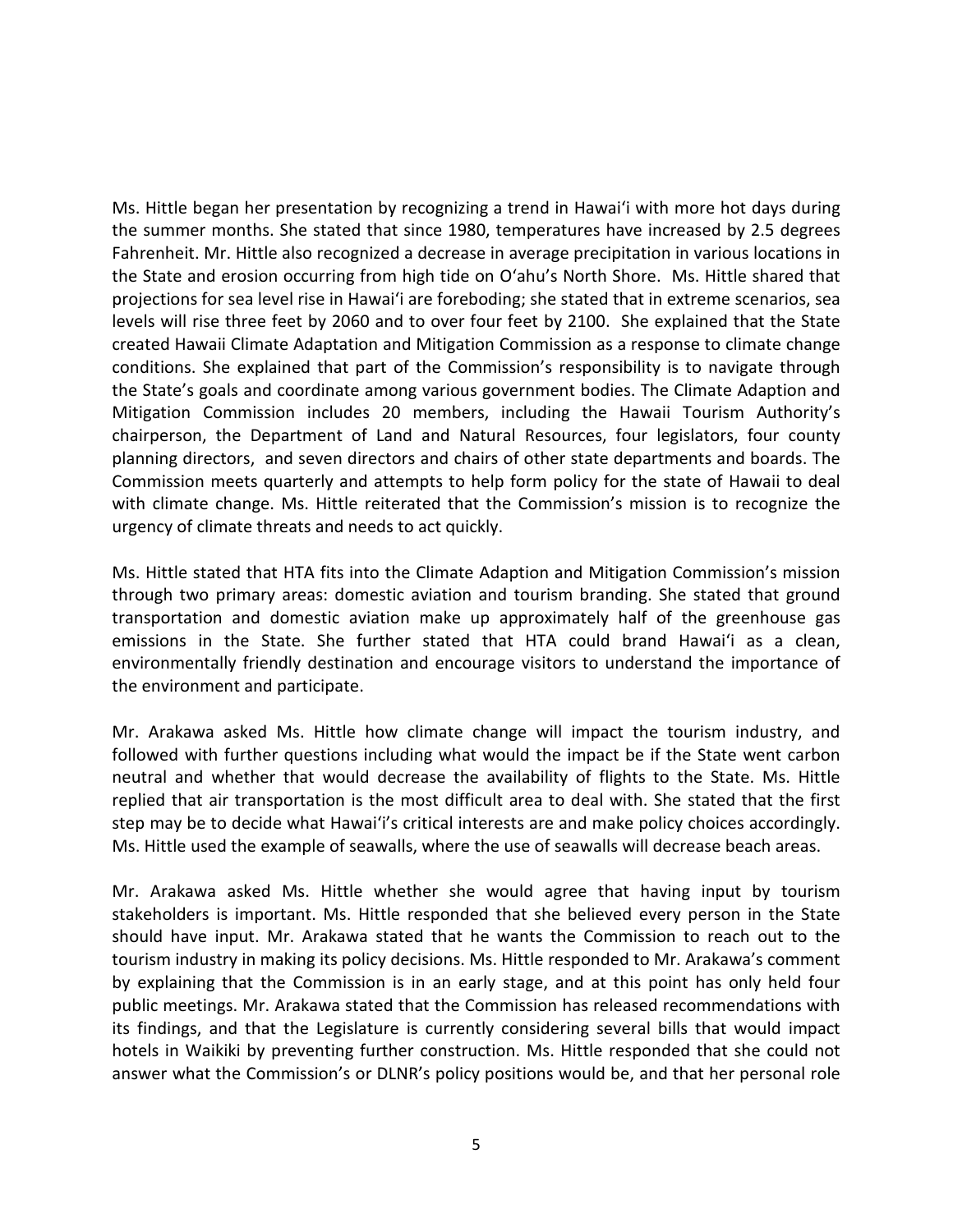with the Commission includes staffing. Chair Fried clarified that he believes the concern in the tourism industry is that legislation may not be completely thought through.

### **7. Presentation, Discussion and Action on HTA's Financial Reports for January 2019**

Chair Fried acknowledged Marc Togashi, Vice President of Finance, to discuss HTA's Financial Reports for January 2019.

Mr. Togashi referenced a Budget Reallocation Summary through January 31, 2019. He explained that funds were moved to support an emergency fund to support the continued operation of the Arizona Memorial during the federal government shutdown.

Mr. Togashi requested a motion to approve the January 2019 HTA Financial Reports. Mr. Kam so moved, and Mr. Arakawa seconded the motion, which was approved by all Board members present.

# **8. Presentation of, Discussion and Action on Resolution 2019-2-1 Authorizing the Transfer of an Unencumbered Appropriation Balance of \$500,000 from the Major Market Management Category, FY2019 Budget to a New Budget Objective Entitled Career Development - Scholarship Program**

Chair Fried acknowledged Mr. Regan for presentation and discussion on Resolution 2019-2-1, which would authorize the transfer of \$500,000 from the Major Market Management Category to a new budget objective, entitled Career Development - Scholarship Program. Mr. Regan stated that HTA was asking its Board to approve the reallocation of funds from its appropriation for Canada to a newly developed scholarship program.

Mr. Regan introduced Mr. Hanneman to deliver a presentation on the Ho'olina Career Development Scholarship. Mr. Hanneman explained the Legacy Career Development Scholarship is designed for high school seniors and community college students who have completed their second year for hospitality, tourism or culinary education and career. He stated that the allocation represents the ability of the scholarship program to provide five fouryear scholarships and ten two-year scholarships. He stated that the scholarship was for \$12,000 per student per year and available to public Hawai'i high school students with a grade point average of 3.5. For the scholarships designed for community college students, the scholarship program would include students admitted into University of Hawaii's Tourism Management program with a minimum grade point average of 3.0. The scholarship would select two students from each county and two additional students at large.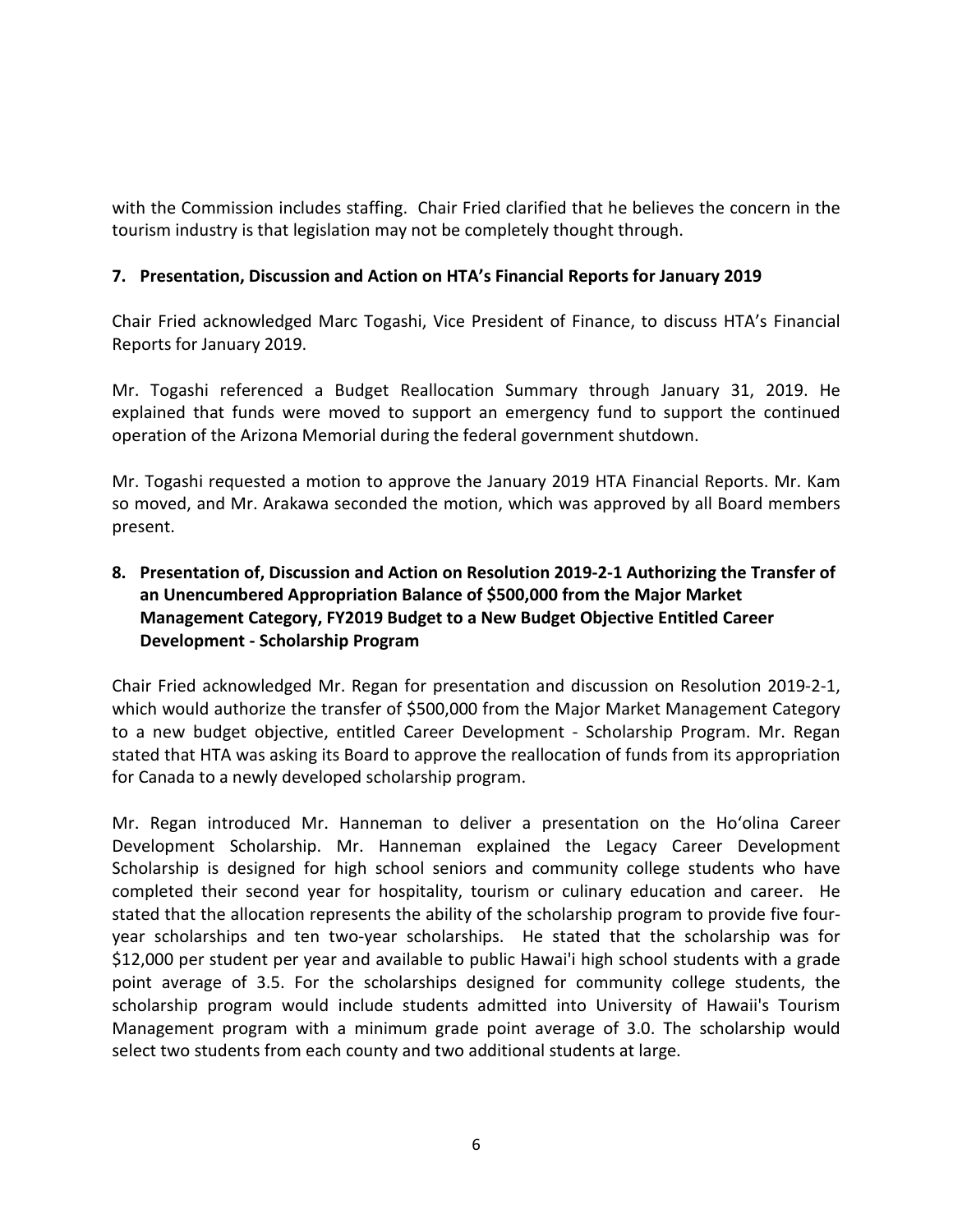Mr. Hanneman stated that the proposed committee for the scholarship program included Chris Tatum and Mufi Hannemann as co-chairs, and Glenn Vergara, Keith Hayashi, Jerry Agrusa, David Preece, Wendy Lam, Dean Nakasone, Lee-Ann Choy, Chuck Brady, Lorelle Peros, Donna Domingo, Keli'i Gouveia, and Stephanie Donoho as committee members.

Mr. Hannemann explained that the scholarship funds will go to the Hawai'i Lodging and Tourism Association's pre-existing foundation which implements a scholarship and mentorship program. Mr. Hannemann explained that part of the scholarship program's requirements is internships in the industry as well as community service. He stated that he would like to start the program this school year, by publicizing the scholarship in March and selecting students in May.

Mr. Tatum added that mentoring is vital to the industry but also the responsibility of leaders in charge. He stated that the purpose of the fund goes beyond work force management, and that he wishes for recipients to become general managers of Hawai'i hotels and businesses. Ms. Kumukahi stated that, because the scholarship program uses the Hawaiian word Ho'oilina, there should be a Hawaiian language and cultural components. Mr. Ka'anā'anā agreed. Mr. Arakawa commented that he would like to see the scholarship opened to not only public school students, as many private school students attend their respective institutions thanks to needbased scholarships. Mr. Tatum stated that his thoughts with advising the scholarship to public schools was based on the fact that the funds were from the State, and should benefit students from public institutions, but that he is open to consider Mr. Arakawa's comments.

Benjamin Rafter asked why HTA desires to move spending out of one of its major markets, and asked why HTA specifically chose the Canada market. Mr. Tatum responded that Canada is an important market, but that in the past years HTA has tripled its expenditures toward the Canada market, but there is overlap with HTA's targeted efforts to the U.S. market, and that HTA's primary focus should be on Asia. Mr. Nakamura asked whether HTA is allocating money to address transient vacation units. Mr. Tatum replied that the counties of Maui and Kaua'i have done a good job in enforcing transient vacation units, and that the City Council for Honolulu was currently reviewing bills regarding enforcement. Mr. Kam asked if there were better measures on data for the number of transient vacation units. Jennifer Chun responded that HTA would like to award a contract in the next month, and that HTA is requiring an eighty percent response rate for each island. Mr. Arakawa added that, while Hawaii Lodging and Tourism Association has its hands full, it could take the lead on implementing research and HTA could hire a consultant to help the City and County of Honolulu to assist in creating ordinances. Mr. Hanneman stated that the problem with the City Council is reaching a consensus.

Mr. Atkins asked for specifics regarding the transfer of funds from HTA to the Hawaii Lodging and Tourism Association's foundation. Mr. Hanneman responded that the money goes to a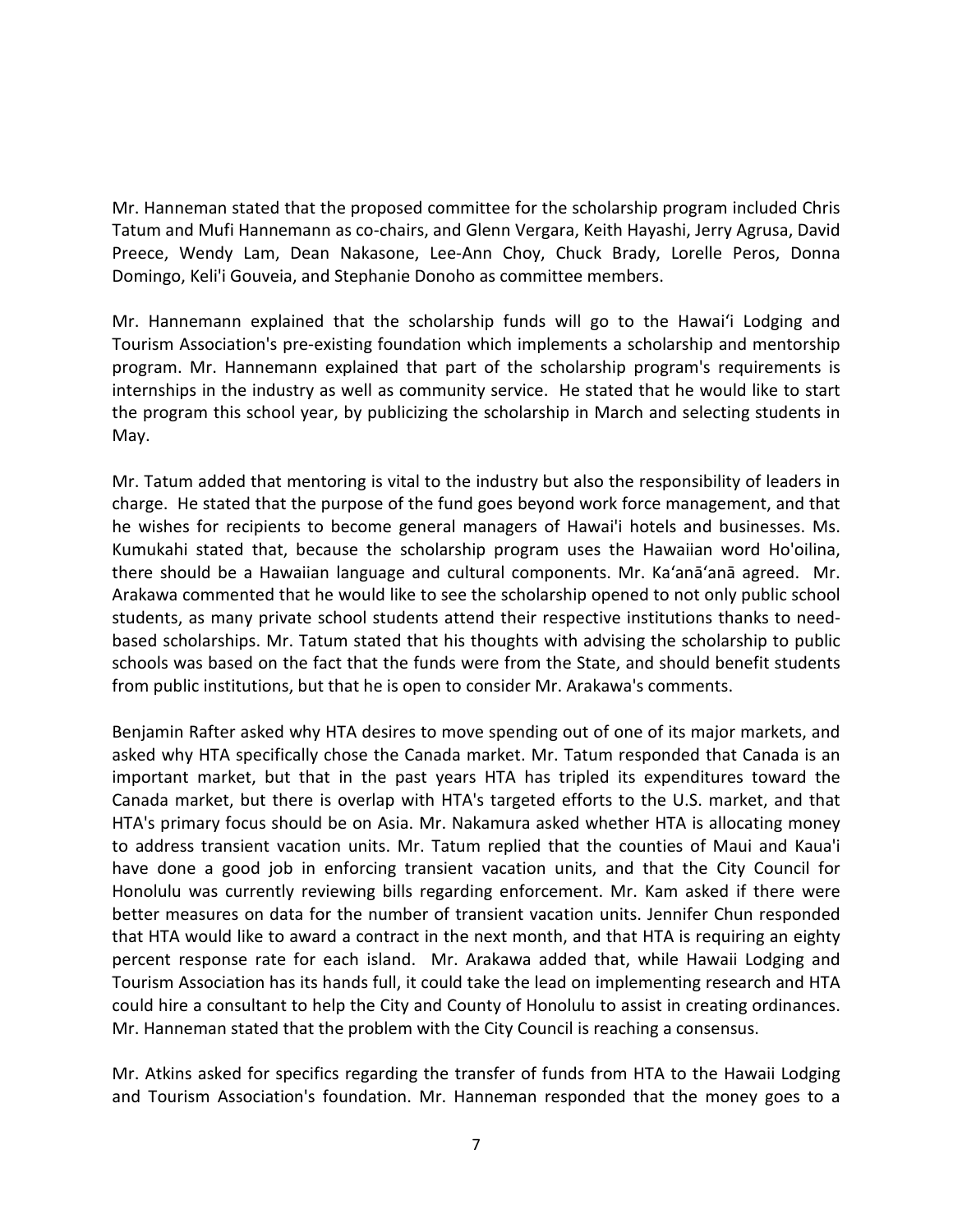$501(c)(3)$  corporation that does not charge any management fee, and that all of the funds will go toward scholarships. Mr. Atkins asked where current funds come from for their scholarships, in which Mr. Hanneman replied they either come from pre-existing funds or are raised through charity events.

Mr. Regan asked the Board for a motion to approve Board Resolution 2019-2-1. Mr. Dee moved, and Mr. Kam seconded the motion, which was approved by all Board members present.

### **The Board recessed at 11:59 a.m. The Board reconvened at 12:45 p.m.**

**9. Presentation of, Discussion and Action on Resolution 2019-2-2 Authorizing the Transfer of an Unencumbered Appropriation Balance of \$200,000 from the Major Market Management Category - Canada, FY 2019 Budget to a New Budget Objective Entitled Major Market Management - Southeast Asia**

Mr. Regan stated that, while the transfer was less than the amount required for Board approval, HTA wished to include this in the agenda to provide the Board with notice of major changes in the budget. Mr. Dee stated that the Marketing Committee supports HTA's direction of moving funds for the Southeast Asia market. Craig Nakamura asked, though he agrees with the purpose of the resolution, how HTA determined to designate funds to Southeast Asia after pulling out of the market just one year prior. Mr. Tatum responded that, while Canada is an important market, the data did not support the tripling of those funds. He stated that there are opportunities with emerging markets and that Southeast Asia and China appear to be the future, with both markets tending to have high-spend visitors. He also stated that emerging markets need consistent efforts, and that emerging markets do not show immediate response to marketing in the same way other markets do. Mr. Atkins stated that he did not believe the Marketing Committee discussed HTA's prior decision to pull out of Southeast Asia.

Mr. Fried asked for motion to approve Resolution 2019-2-2. Mr. Kam moved and Mr. Dee seconded the motion, which was approved by all Board members present.

# **10. Update on the Statue of the 2018 Audit Action Plan**

Chair Fried acknowledged Mr. Regan to discuss the 2018 Audit Action Plan. Mr. Regan stated that part of the 2018 Audit Action Plan includes reviewing and updating HTA's internal policies and procedures. Mr. Regan also stated the he is working with HTA staff for procedures to make sure process for internal review of personnel and related responsibilities is in place. Mr. Arakawa asked whether HTA's standard contract provisions require that HTA or the State have ownership rights of intellectual property, and stated that the Auditor's comments included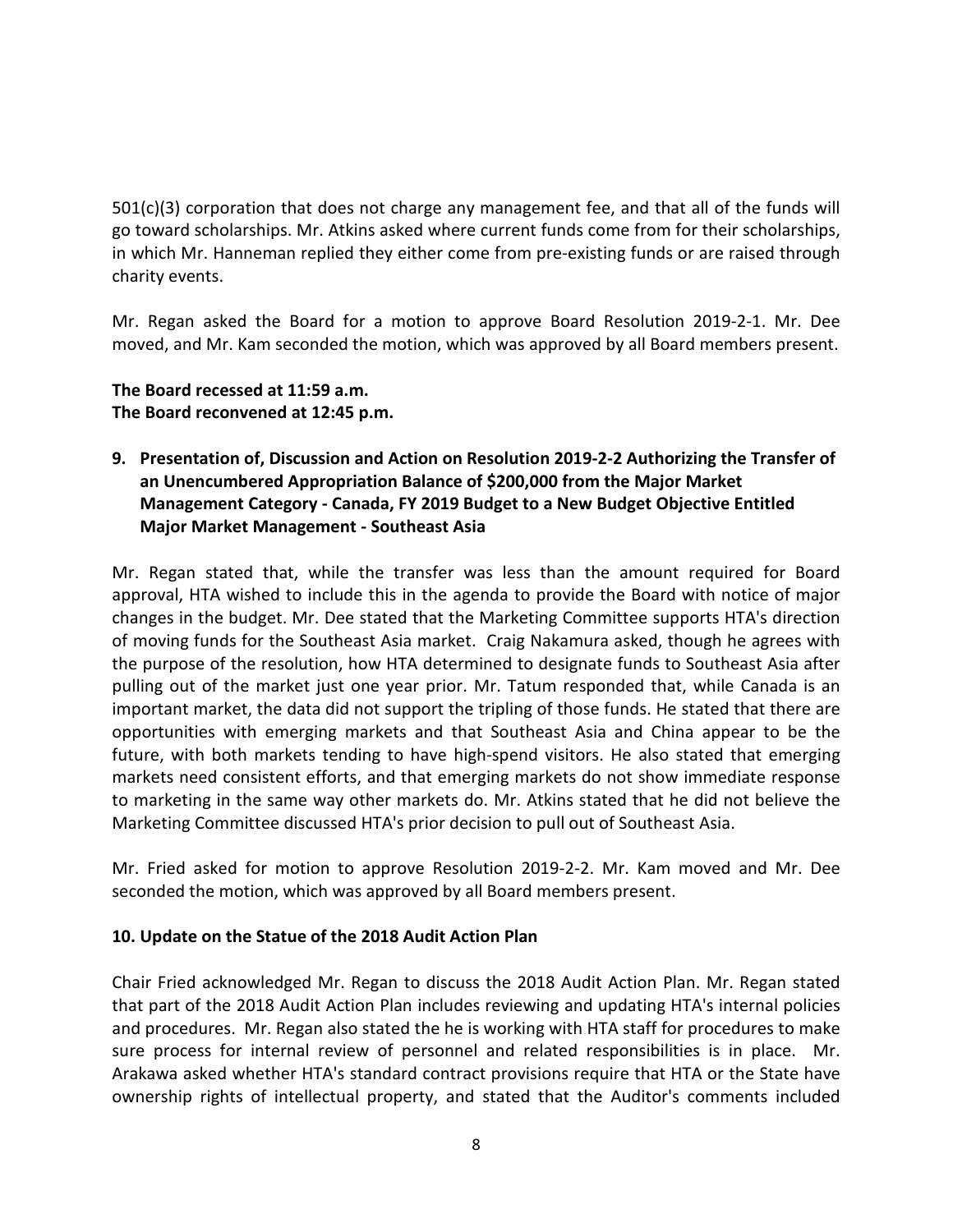criticism that HTA did not own the intellectual property rights for a previous contract. Mr. Regan stated that HTA has language in its standard contracts that include that HTA has ownership rights of what is created under contract, but that in most cases intellectual property rights may have to be shared and are often negotiated based on the contractor.

# **11. Discussion and Action on HTA's Updated Policies on Board Operations & Oversight, Finance & Accounting, Operations, Administration, and Information Technology**

Mr. Regan stated that updated policies for HTA included the change of position from Chief Operating Officer to Chief Administrative Officer, names of other positions, and other examples. He stated that more substantive changes included revising the chart of accounts guiding HTA's fiscal operations and eliminating policies regarding labelling and formatting of accounts and changing such policies into procedural guidelines.

Chair Fried asked for a motion to approve the updated policies. Mr. Kam so moved, and Mr. Atkins seconded the motion, which was approved by all Board members present.

Mr. Atkins asked for clarification regarding Policy number 600-4. After discussion regarding the interpretation and ambiguity of Policy number 600-4, Craig Nakamura offered an amendment by replacing the phrase "e-mail content" with "State email account."

Chair Fried asked for a motion to amend Policy 600-4 by replacing the phrase in paragraph 1), "e-mail content" with "State e-mail account." Mr. Kam so moved, and Mr. Nakamura seconded the motion, which was approved by all Board members present.

# **12. Discussion and Action on HTA's Updated Bylaws to Address Definitions, Committees, Succession, and Position Titles**

Chair Fried acknowledged Mr. Regan to discuss HTA's updated bylaws. Mr. Regan stated that HTA included a definition for temporary absence when individuals are not present under Article V. Mr. Regan also discussed modifications to the Audit Standing Committee under Article IV. Mr. Regan also added that amendments were made to the Administrative Standing Committee, also under Article IV. Mr. Arakawa suggested that HTA present findings of fact so that the Board could make decisions based on such findings. He proposed making two amendments to Section 4.3 of the updated bylaws, so that it would read as follows: "Section 4.3. Administrative Standing Committee. There is established an Administrative Standing Committee for the purpose of reviewing existing policies, making findings and recommendations to modify, amend and/or replace existing policies relating to the administration of the Authority, establishing criteria and making recommendations related to the evaluation of the President & Chief Executive Officer."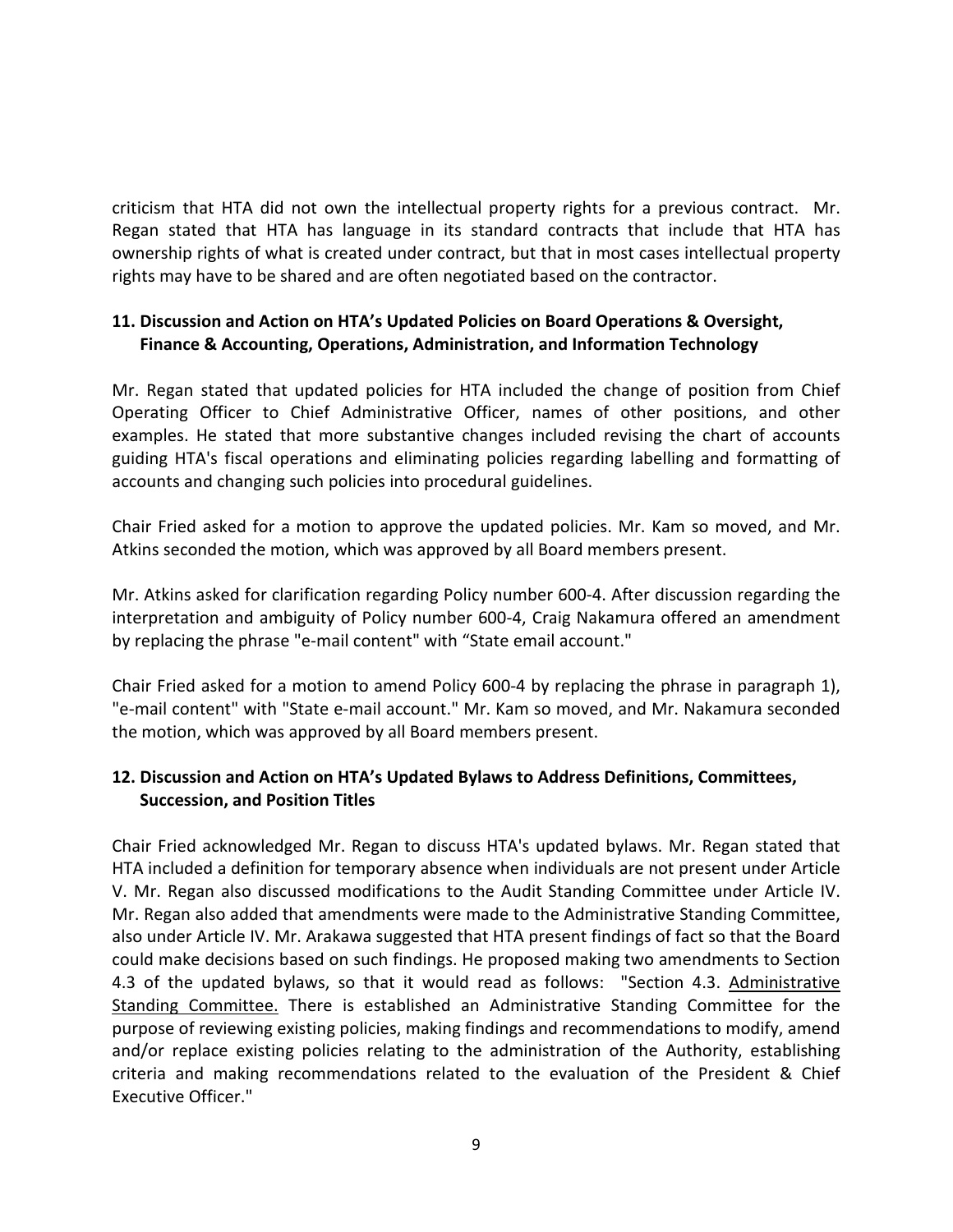Chair Fried asked for a motion to approve HTA's Updated Bylaws to address definitions, committees, succession, and position titles, with the two amendments to Section 4.3 as suggested by Mr. Arakawa. Mr. Kam so moved, and Mr. Dee seconded the motion, which was approved by all Board members present.

# **13. Update Relating to the 2019 Legislative Session and Related Bills Relevant to HTA**

Chair Fried asked Mr. Regan for an update relating to the 2019 Legislative Session. Mr. Regan stated that Mr. Tatum, himself, and Mr. Ka'anā'anā have been actively visiting the Legislature, following bills, and submitting testimony. Mr. Regan stated that the bills being monitored or supported are included in the Board's packets. Mr. Regan noted some particular bills, including HB420, Relating to Hawaiian Culture, which eliminates the requirement that the Hawaiian Center and Hawaiian Museum of Music and Dance be located at the Hawai'i Convention Center, and HB422, Relating to Tourism, which repeals the requirement that the contract for marketing all uses of the Hawai'i Convention Center include the management of the facility.

Mr. Regan also noted HB548, which gives HTA oversight of the Special Land and Development Fund implemented by DLNR. Mr. Tatum commented that HTA has a good working relationship with HLTA, and it was the House Representatives' idea to give HTA decision-making authority with DLNR to submit project proposals. Mr. Ka'anā'anā noted SB364, which would create a task force to determine whether it is practical and beneficial for tour guides to have certain certifications.

Mr. Arakawa requested that Mr. Tatum and Mr. Regan consider monitoring bills relating to sea levels and climate change, which affect the tourism industry. Mr. Regan commented that HTA also submitted testimony on SR15 and SCR20, which requests a joint task force between the Department of Agriculture and HTA to review the efficiency of declaration forms on airplanes.

# **14. Report of the Marketing Standing Committee with the Committee's Recommendations to Support Various Marketing Proposals, for Discussion and Approval by the Board**

Mr. Fried acknowledged Mr. Dee to report on the Marketing Standing Committee's recommendations. Mr. Dee stated that there were no high-end action items or specific items for recommendation before the Marketing Standing Committee. Mr. Dee stated that item number three on the Marketing Standing Committee's amended agenda for its February 27, 2019 meeting was the Discussion Regarding Previous Initiatives Approved Outside of the Brand Management Plan and in Need of Committee Update from Contractors. Mr. Dee discussed that funds provided to Hawai'i Visitors Convention Bureau and Hawai'i Tourism Japan, for relief measures on Hawai'i Island and Kaua'i, would be exhausted soon and that those entities would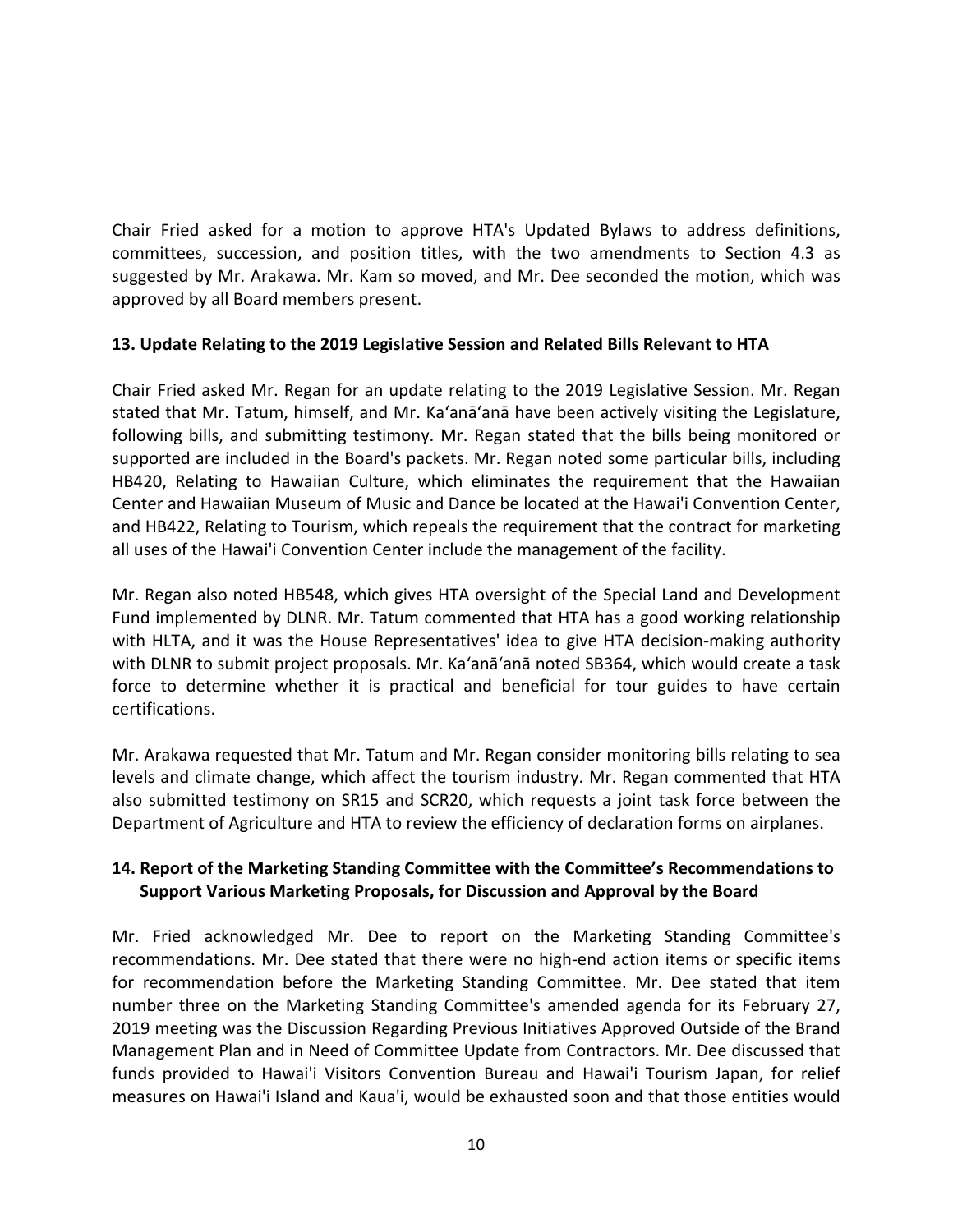be providing the Committee with a final report. Mr. Dee also stated that the Marketing Standing Committee discussed the reallocation of funds for key major markets, as discussed earlier. Mr. Dee mentioned that the Marketing Standing Committee also discussed the Sports Strategy Update, in agenda item six, including the Los Angeles Rams and Pacific Rim tournament. Mr. Tatum commented that, while HTA has used a sports consultant in the past, HTA planned to move forward without a sports consultant and will be using HTA's existing contractors and Board members as resources.

# **15. Presentation by AEG Regarding an Update of Hawai'i Convention Center Recent Operational Activities and Sales Initiatives**

Chair Fried recognized Teri Orton to deliver a presentation regarding the Hawai'i Convention Center's recent operational activities and sales initiatives. Ms. Orton stated that January is historically a slow month, and that events included a Sony Gala dinner, conference on education, and combined volleyball and basketball event. Ms. Orton reported a net loss of \$336,000 for the month of January and a net loss of \$8 million in the reforecast. Ms. Orton stated that the current revenue generated shows that the return on investment for the Hawai'i Convention Center is \$7.04 for every dollar spent.

Ms. Orton reported that the final numbers for 2018 showed the Hawai'i Convention Center generated 233,721 room nights. Ms. Orton also reported having a client advisory board meeting in late February, including several national associations which gave guidance on how Hawai'i Convention Center can improve. She commented that the Honolulu airport came up often and that it was not a good arrival experience due to long walking distances and confusion in transportation from the airport. Ms. Orton also commented that the Hawai'i Convention Center has designated two nursing pods, which are fully air conditioned, and that nursing pods or designated nursing areas are required by many of their event contracts. Mr. Arakawa asked how economic impact is measured. Ms. Hughes commented that economic impact is measured by a formula provided for by the Department of Economic Development and Tourism, which considers total spend, among other factors.

#### **16. Adjournment**

Chair Fried asked for a motion to adjourn the meeting. Mr. Kam so moved, and Ms. Kumukahi seconded the motion, which was approved by all Board members present.

#### **The meeting was adjourned at 1:50 p.m.**